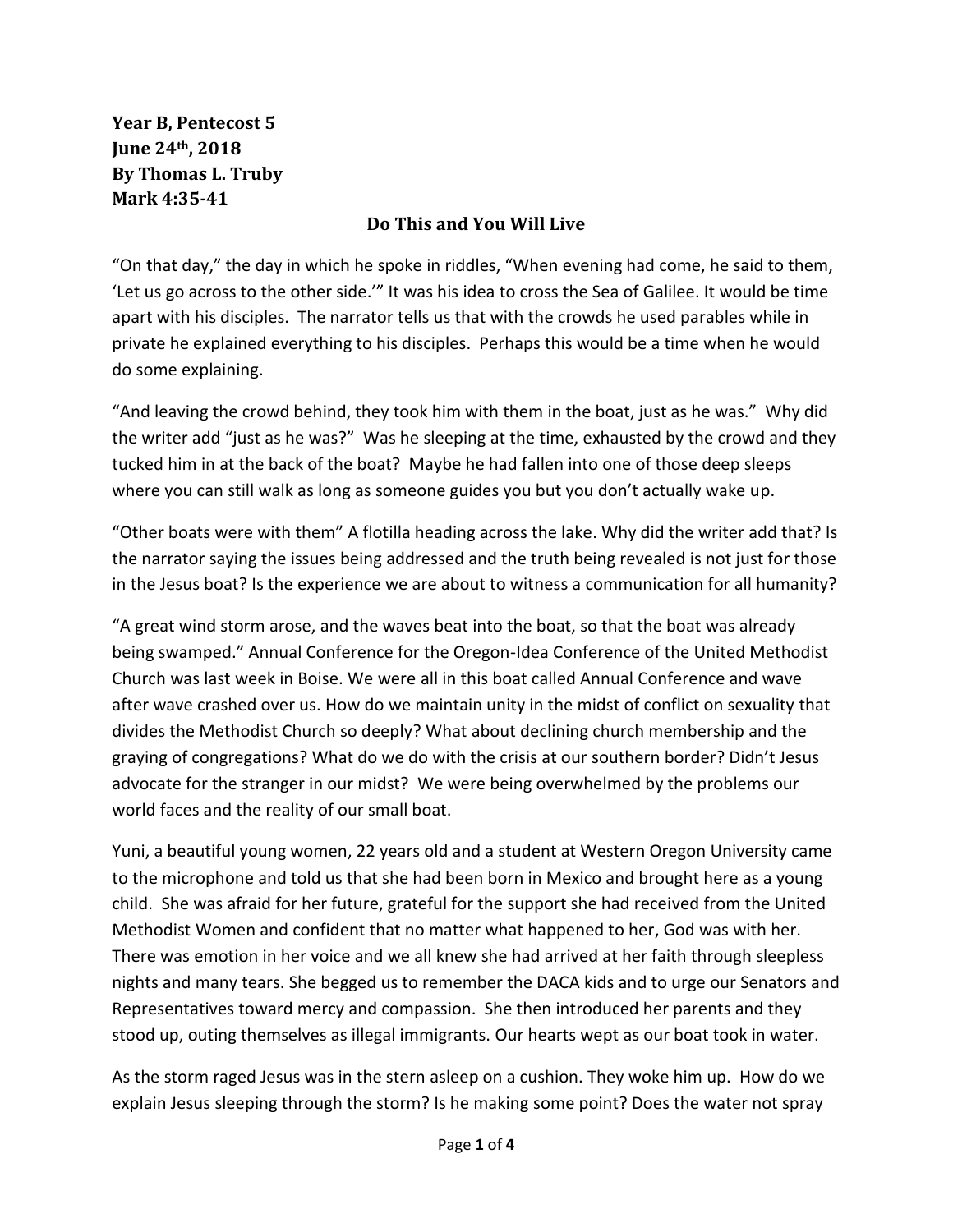on him? Is he demonstrating the depth of his belief in a benevolent God for whom there is no death beyond the power of resurrection? The disciples can't figure it out either and say, "Teacher, do you not care that we are perishing?" I wonder how many times Yuni and her family has asked that as the waves of potential violence have threatened to swamp their boat.

"He woke up and rebuked the wind, and said to the sea, 'Peace! Be still!' Then the wind ceased, and there was a dead calm."

This was not a riddle. This was something that happened and they felt it. The water had drenched their clothes and they had braced themselves against the force of the wind. And then Jesus commanded it to stop and suddenly it ended. How did they think about this? Did it remind them of the story of Jonah? Jonah, who thought the storm that threatened to sink their boat was about him, was thrown into the sea to calm it. He expected to die but a fish swallows him and spits him up on the shore. Were they tempted to throw Jesus into the sea? That would have to wait until the events of Holy Week. That's when he allows himself to be thrown into the sea of human violence.

Is Jesus showing them the power of God to bring peace amid the crashing waves of human violence? When the storms of human violence are raging at their worst will Jesus come again bringing instant calm? Some verses in the New Testament can be interpreted that way. Is Jesus providing an example of how his life, death and resurrection will ultimately calm the storms of human rivalry?

For Laura and me, the most poignant demonstration of sea-calming power at the Annual Conference occurred on Friday morning. CONAM, acronym for Committee on Native American Ministries, was scheduled to give a report. Duane, a tall Native American man, probably in his early 80's, who called himself a three legged, one leg a walking stick, came to the microphone. He said we should not be surprised if he keeled over before he finished what he was about to do. He said he had never done this before and it was one of the hardest things he had ever done.

Taking his walking stick he left the stage and slowly made his way to the table very near our own. A Native American couple and one other woman stood up and he stood before them. He said he had a confession to make and that he would be making it for himself and his ancestors.

He was of the Crow People and the Crow People always had good relations with the Nez Perce People. The Crow People even let the Nez Perce People hunt buffalo on their land. The Nez Perce People lived in the Wallowa Mountains; the beautiful northeast corner of Oregon often called the Oregon Alps and had lived there for generations.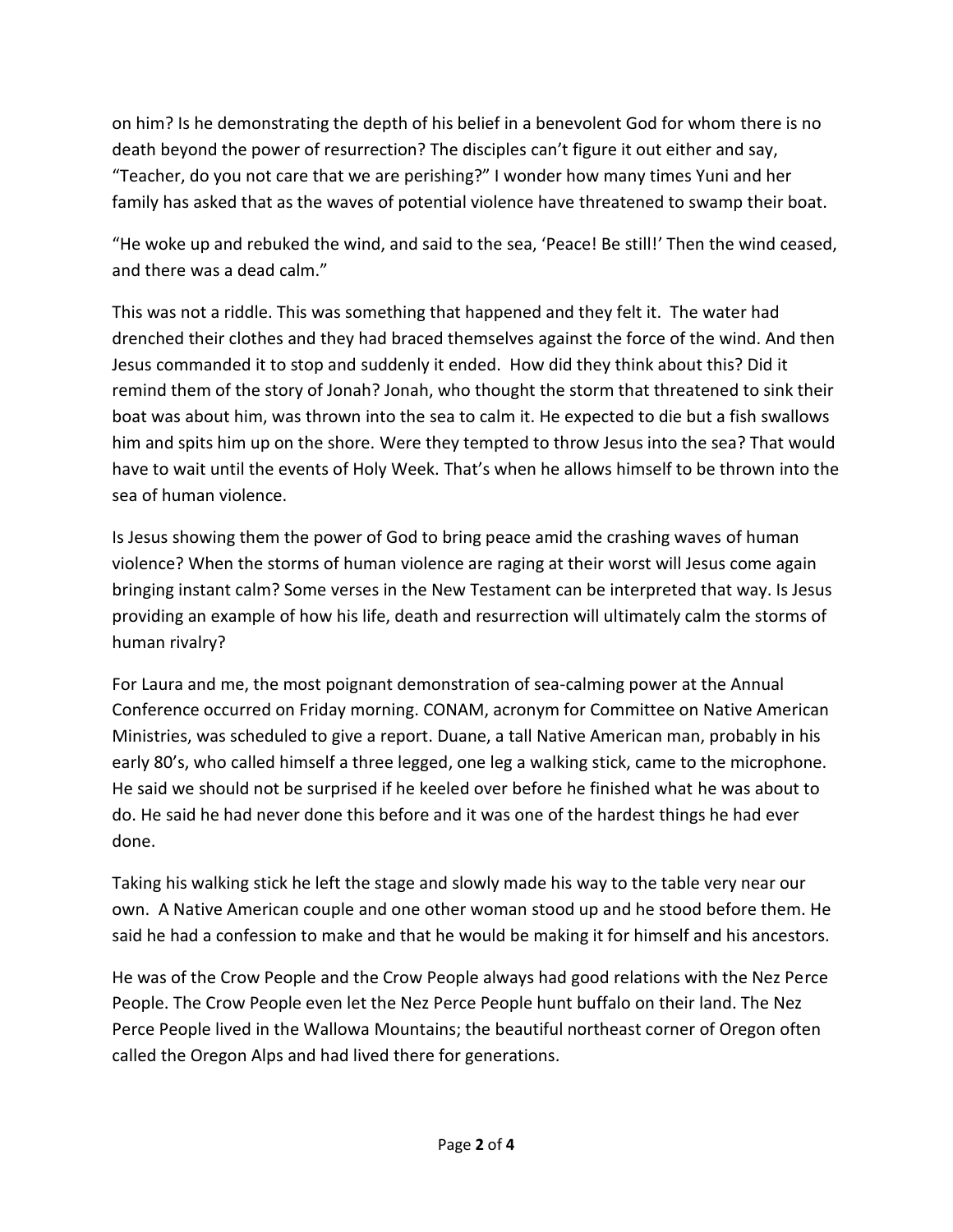In 1875 the Federal Government told the Nez Perce People they most leave their land and move to a reservation. Led by Chief Joseph they decided to make a run for Canada. When the Federal Government found out, they sent the cavalry to track them down. All summer and fall the cavalry pursued the Nez Perce People. The federal government hired Crow Indians as scouts who knew the land to help them. Duane's great, great, grandfather had been one of them. Duane then said in doing that the Crow People had not been good neighbors to the Nez Perce People. They had betrayed them and there had been a bad feeling between The Crows and the Nez Perce ever since. On behalf of himself and his people he said he was sorry and asked for their forgiveness.

The audience of four hundred fell into stunned silence. The sea of rivalry that perpetually churns among humans became dead calm. Every eye was riveted on this drama of "truth and reconciliation". As another Indian woman said later, "Duane's brave action had busted everything open."

Word had gone out among the Nez Perce that something like this was going to happen. The whole tribe had been invited. Arthur, his wife, whose name we did not get, and one other, were the only ones to respond. Hurt and hatred run deep and can last a long time in a culture. I couldn't hear what they said but I knew they were words of forgiveness.

Duane gave Arthur his walking stick. Arthur solemnly received it and said the Indian Way is always to give something back. Arthur took off the large emblem he wore around his neck; he called it his wampum, and gave it to Duane.

Coyote Marie, a woman of Cherokee heritage, whose ancestors had been forced to move from Georgia to Oklahoma on the Trail of Tears, and who then escaped the Oklahoma Reservation and settled in southern Oregon, joined the group. She carried a fan made of eagle feathers. By turn she touched each person's head and heart ritually drawing out the poison and then using the eagle feathers she blew the poison away. We later learned the ceremony was called "a clearing."

The Committee on Native American Ministry had been asked to give a report on the Oregon-Idaho Conference's decision to give back to the Nez Perce People an acre and one-half of land we owned as part of our Wallowa Lake camp property. It was river bottom land the camp couldn't use but was perfect for spawning Sockeye salmon in an attempt to bring back the species to the high mountain streams.

In telling us of all this, CONAM give back far more than a report; they gave us a living example of truth and reconciliation. The theme of this year's annual conference was "Do this and you will live."